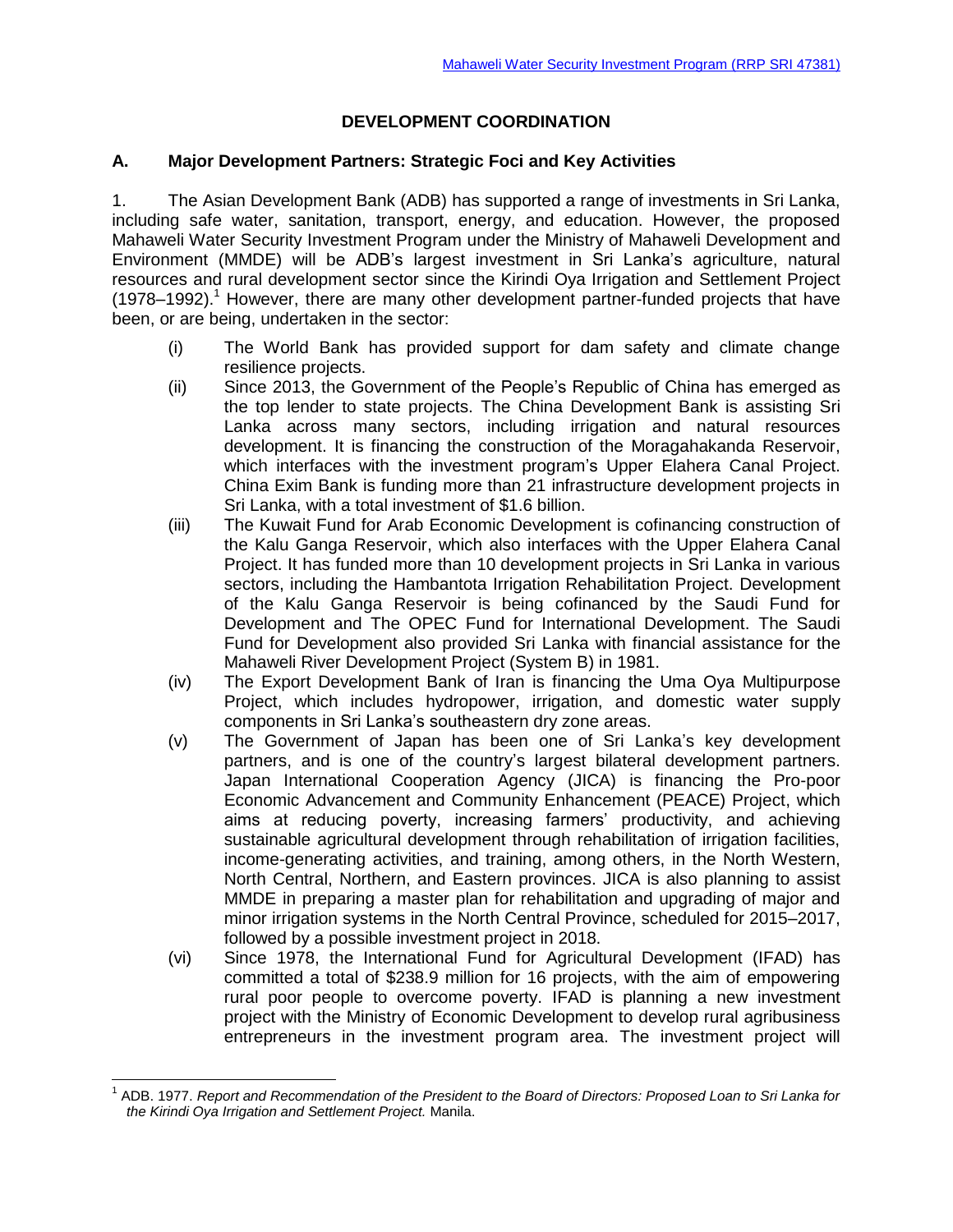support field-level initiatives to promote crop diversification to higher value crops, the use of precise irrigation, and improving marketing and supply chains.

(vii) The Food and Agricultural Organization of the United Nations has permanent representation in Sri Lanka since 1979, and has financially and technically assisted the development of agriculture, livestock, fisheries, forestry, and the environment in the country.

| <b>Major Development Partners</b>                |                                                                                  |                 |               |
|--------------------------------------------------|----------------------------------------------------------------------------------|-----------------|---------------|
| <b>Development Partner</b>                       | <b>Project Name</b>                                                              | <b>Duration</b> | <b>Amount</b> |
|                                                  |                                                                                  |                 | (\$ million)  |
| Asian Development                                | Water Resources Development Investment Program                                   | 2015-2024       | 350.0         |
| Bank                                             | Kirindi Oya Irrigation and Settlement Project                                    | 1978-1995       | 45.0          |
|                                                  | Southern Province Rural Economic Advancement                                     | 2002-2010       | 25.0          |
|                                                  | Project                                                                          |                 |               |
|                                                  | North East Community Restoration and Development<br>Project                      | 2002-2012       | 75.0          |
|                                                  | Jaffna-Kilinochchi Water Supply and Sanitation                                   | 2011-2016       | 164.0         |
|                                                  | Dry Zone Water Supply and Sanitation                                             | 2009-2014       | 113.0         |
|                                                  | Secondary Towns and Rural Community-Based Water<br>Supply and Sanitation         | 2003-2014       | 259.0         |
|                                                  | Greater Colombo Wastewater Management Project                                    | 2009-2014       | 100.0         |
|                                                  | Jaffna-Kilinochchi Water Supply and Sanitation                                   | 2009-2015       | 100.0         |
|                                                  |                                                                                  |                 |               |
| China Development<br><b>Bank</b>                 | Moragahakanda Reservoir project                                                  | 2007-2016       | 558.0         |
| <b>Export Development</b>                        | Uma Oya Multipurpose Development Project                                         | 2008-2016       | 450.0         |
| Bank of Iran                                     |                                                                                  |                 |               |
| Government of<br>Australia                       | Greater Anuradhapura North Integrated Water Supply<br>Project                    | 2015-2017       | 342.0         |
| Government of France                             | Greater Trincomalee Water Supply Project                                         | 2008-2012       | 40.0          |
|                                                  |                                                                                  |                 |               |
| Japan International<br><b>Cooperation Agency</b> | Poor Economic Advancement and Community<br>Enhancement (PEACE) Project           | 2006-2013       | 40.0          |
|                                                  | Kalu Ganga Phase I, Stage II, and Non-revenue Water<br>Reduction in Colombo City | 2008-2012       | 109.0         |
|                                                  | Eastern Province Water Supply Development Project                                | 2010-2013       | 60.0          |
|                                                  | Anuradhapura North Water Supply Project Phase 1                                  | 2014-2017       | 42.5          |
|                                                  |                                                                                  |                 |               |
| Kuwait Fund for Arab<br>Economic Development     | Kalu Ganga Reservoir project                                                     | 2014-2018       | 37.0          |
| <b>OPEC Fund for</b>                             | Kalu Ganga Reservoir project                                                     | 2014-2018       | 16.0          |
| International                                    | Southern Province Rural Economic Advancement                                     | 2002-2010       | 5.0           |
| Development                                      | Project                                                                          |                 |               |
|                                                  | North East Community Restoration and Development<br>Project                      | 2002-2009       | 4.0           |
|                                                  |                                                                                  |                 |               |
| Saudi Fund for<br>Development                    | Kalu Ganga Reservoir project                                                     | 2014-2018       | 46.0          |
|                                                  |                                                                                  |                 |               |
| <b>World Bank</b>                                | Dam safety and water resources planning project                                  | 2008-2015       | 65.0          |
|                                                  | Dam safety extension project                                                     | 2014-2018       | 83.0          |
|                                                  | Climate resilience project                                                       | 2014-2018       | 110.0         |
|                                                  | Community Livelihoods in Conflict-Affected Areas                                 | 2009-2014       | 117.0         |

Sources: Ministry of Mahaweli Development and Environment, National Water Supply and Drainage Board, National Planning Department.